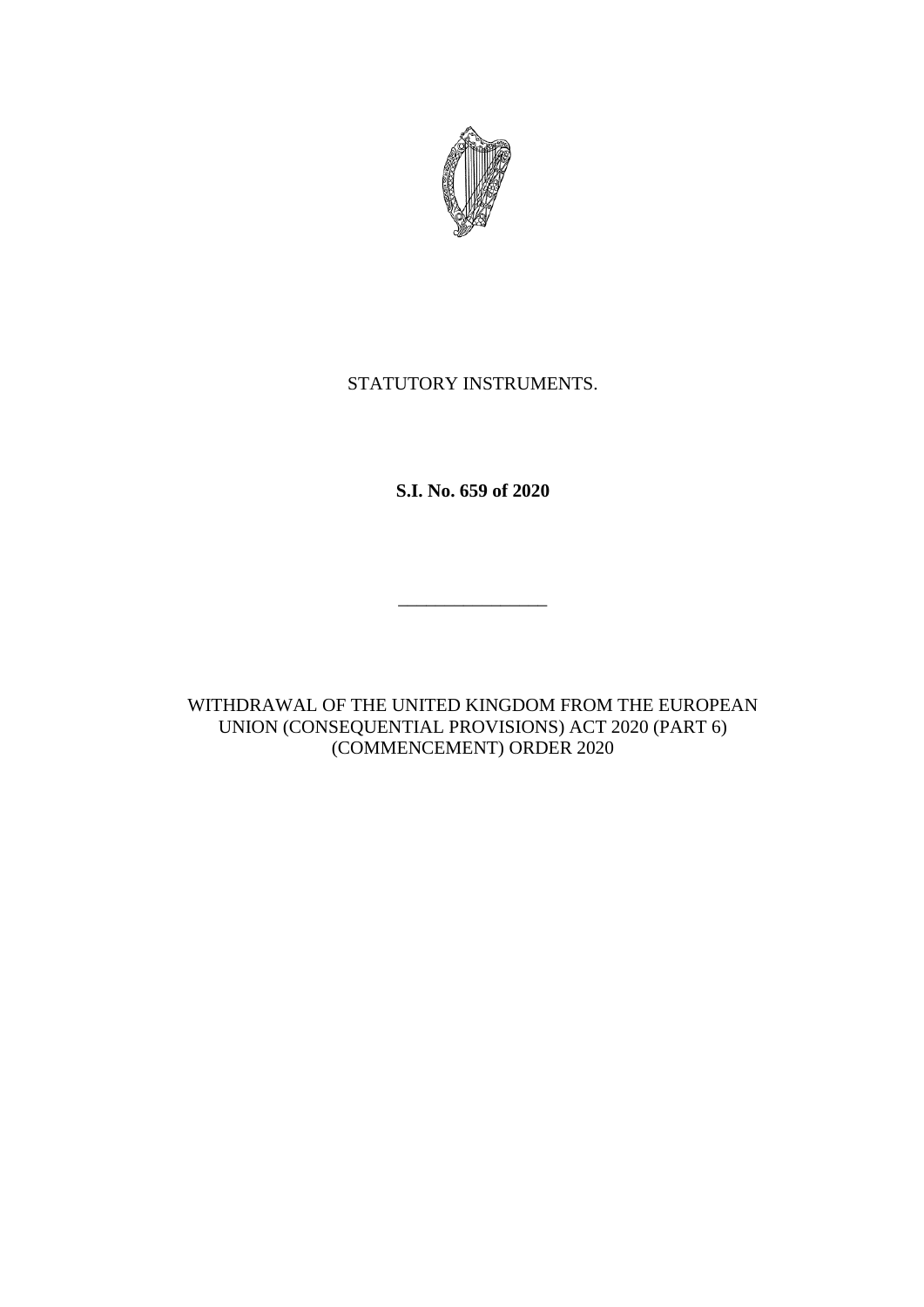## S.I. No. 659 of 2020

## WITHDRAWAL OF THE UNITED KINGDOM FROM THE EUROPEAN UNION (CONSEQUENTIAL PROVISIONS) ACT 2020 (PART 6) (COMMENCEMENT) ORDER 2020

I, EAMON RYAN, Minister for the Environment, Climate and Communications, in exercise of the powers conferred on me by section  $2(1)(d)$ of the Withdrawal of the United Kingdom from the European Union (Consequential Provisions) Act 2020 (No. 23 of 2020), hereby order as follows:

1. This Order may be cited as the Withdrawal of the United Kingdom from the European Union (Consequential Provisions) Act 2020 (Part 6) (Commencement) Order 2020.

2. The  $31<sup>st</sup>$  day of December 2020 at 11.00 p.m. is appointed as the day on which and the time at which Part 6 of the Withdrawal of the United Kingdom from the European Union (Consequential Provisions) Act 2020 (No. 23 of 2020) shall come into operation.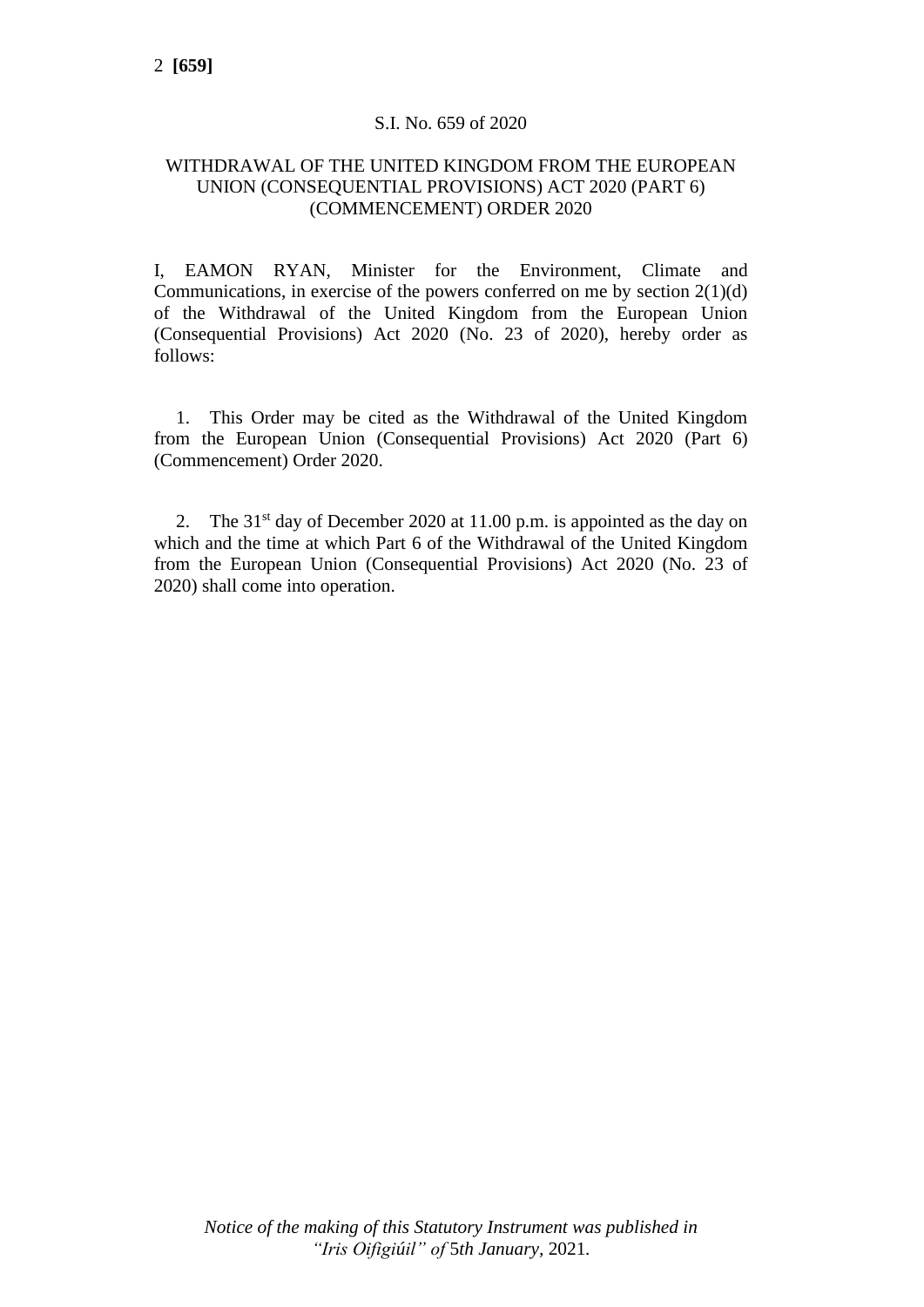

GIVEN under my Official Seal, 18 December 2020.

EAMON RYAN Minister for the Environment, Climate and Communications.